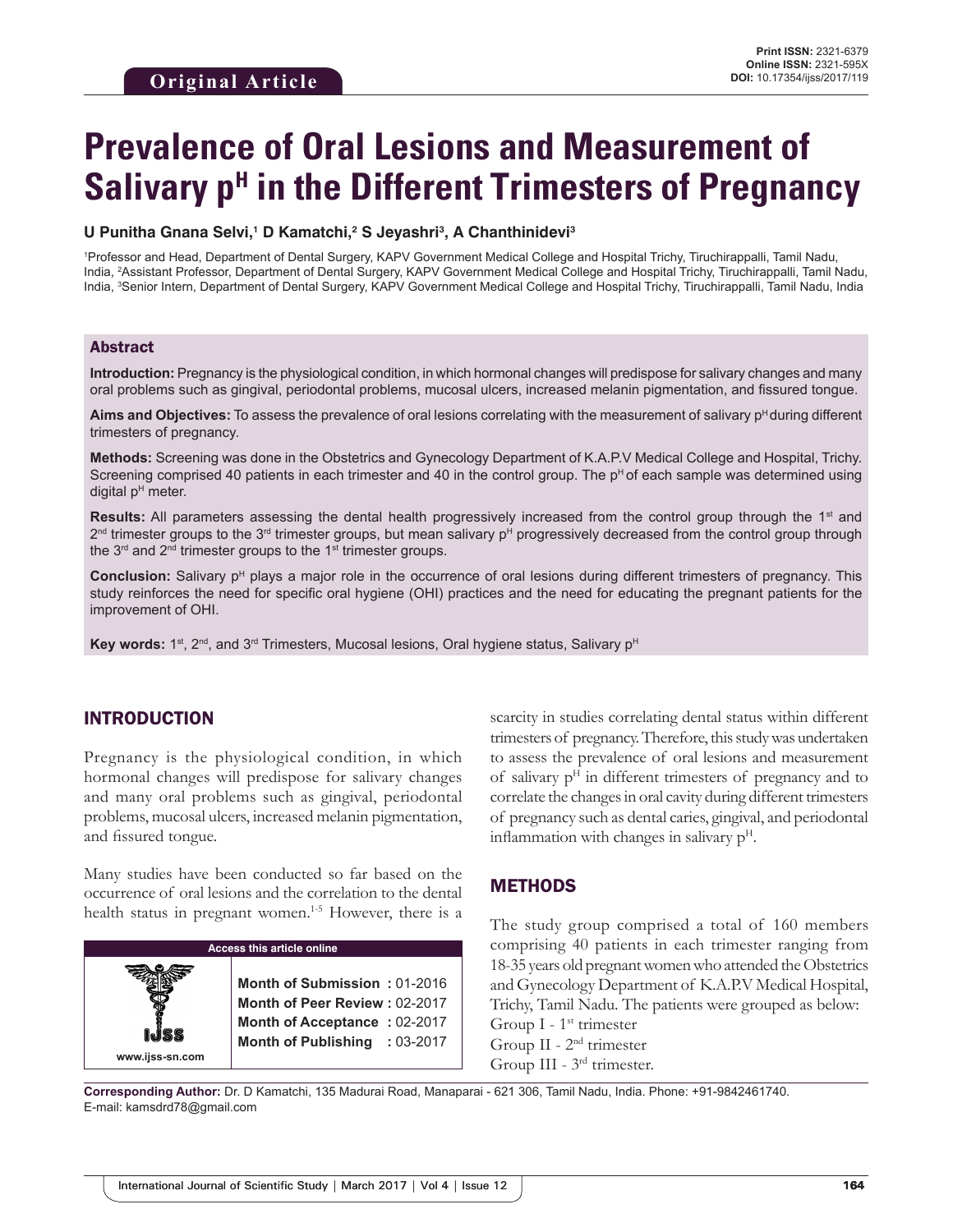The control group (Group IV) comprised 40 nonpregnant women in the same age group. Saliva samples were collected from each patient at least after 1 h after breakfast, which would yield unstimulated saliva. They were instructed to allow saliva to flow into the test tubes provided. In all, 8-10 ml of sample was collected for each participant. The  $p<sup>H</sup>$ of each sample was determined within first half an hour after collection using digital  $p<sup>H</sup>$  meter. The data were systematically tabulated and subjected to statistical analysis (Table 1). Statistical correlation among all parameters within the 1<sup>st</sup>, 2<sup>nd</sup>, and 3rd trimester group and control group was determined using Pearson's coefficient correlation. Chi-square test was used to determine differences in the prevalence of oral mucosal lesions between  $1<sup>st</sup>$ ,  $2<sup>nd</sup>$ , and  $3<sup>rd</sup>$  trimester groups.

Intraoral examination was carried out to allow a thorough evaluation of individual tooth structures and soft tissues of lip buccal mucosa, palate, alveolar mucosa, and gingiva. The dental status was evaluated based on oral hygiene (OHI); gingival index; decayed, missing, and filled teeth (DMFT); and periodontal index.

#### **OHI Index**

The combined debris index and calculus index were recorded and included the examination of the tooth numbers are 11, 16, 26 (labial surfaces) and 31, 46, 36 (lingual surfaces) were examined. It was examined by running the probe along the tooth surfaces. The soft tissue deposits and supragingival and the subgingival calculus were examined. The results were tabulated and mean values were calculated (Table 2).

| 16 (buccal           | 11 (labial | 26 (buccal                               |
|----------------------|------------|------------------------------------------|
| surface)             | surface)   | surface)                                 |
| 46 (lingual surface) |            | 31 (labial surface) 36 (lingual surface) |

 $OHI = Debris$  index + Calculus index (the total of  $U/L$ buccal scores  $+$  total of U/L lingual scores).

#### **Gingival Index**

The gingival bleeding was assessed by probing gently along the walls of soft tissue of gingival sulcus and looking for any changes in consistency of gingiva and the tendency for active bleeding. The grading was done as noted below:

- 0 Normal
- 0.1-1 Mild gingivitis, slight change in color
- 1.1-2 Moderate gingivitis, glazing, redness, bleeding on probing
- 2.1-3 Severe gingivitis, marked redness and hypertrophy, ulceration, spontaneous bleeding.

#### **DMFT**

In-field examination of individuals using probe and mouth mirror to count the decayed, missing (due to caries), and restored teeth and colored in the chat as below:



This index is represented using red, black, and green colors, in which red indicates missing teeth, black indicates decayed teeth, and green indicates filled teeth.

#### **Periodontal Index**

The gingival sulcus was probed with a WHO probe. The sulcus depth, presence of calculus, and bleeding were noted, and the results were recorded in community periodontal index of treatment needs index.

- 0 No periodontal disease
- 1 Bleeding on probing
- 2 Calculus with plaque seen by probing
- 3 Pathological pocket 4-5 mm
- 4 Pathological pocket 6 mm or more than.

#### **Mucosal Lesions**

Mucosal lesions prevalent in pregnant women are gingivitis, fissured tongue, periapical abscess, pyogenic granuloma (pregnancy tumor), frictional keratosis, lichen planus, candidiasis, oral submucous fibrosis, leukoplakia, pemphigus vulgaris, etc.

The oral mucosal surfaces including gingiva, alveolar mucosa, buccal mucosa, vestibular mucosa, palate, and tongue mucosa were thoroughly examined for the presence of any of the above-mentioned lesions.

## RESULTS

The results of the study were tabulated in Tables 1 and 2 and graphically represented in Figures 1-3.

Salivary  $p<sup>H</sup>$  for each individual involved in the study was recorded using digital  $p<sup>H</sup>$  meter. The results were collected, and mean value was calculated and tabulated (Table 1). The results show that the  $p<sup>H</sup>$  recorded was lowest in the 1<sup>st</sup> trimester (5.5 - acidic) and gradually increased through the 2nd and 3rd trimester to attain a maximum of 6.5 in the  $3<sup>rd</sup>$  trimester. However, this value was acidic when compared to the non-pregnant group who showed a basic  $p<sup>H</sup>$  of 7.5.

Scores for all parameters assessing the dental health progressively increased from the control group through the 1st and 2nd trimester groups to the 3rd trimester groups, but mean salivary  $p<sup>H</sup>$  progressively decreased from the control group through the  $1<sup>st</sup>$  and  $2<sup>nd</sup>$  trimester groups to the 3rd trimester groups.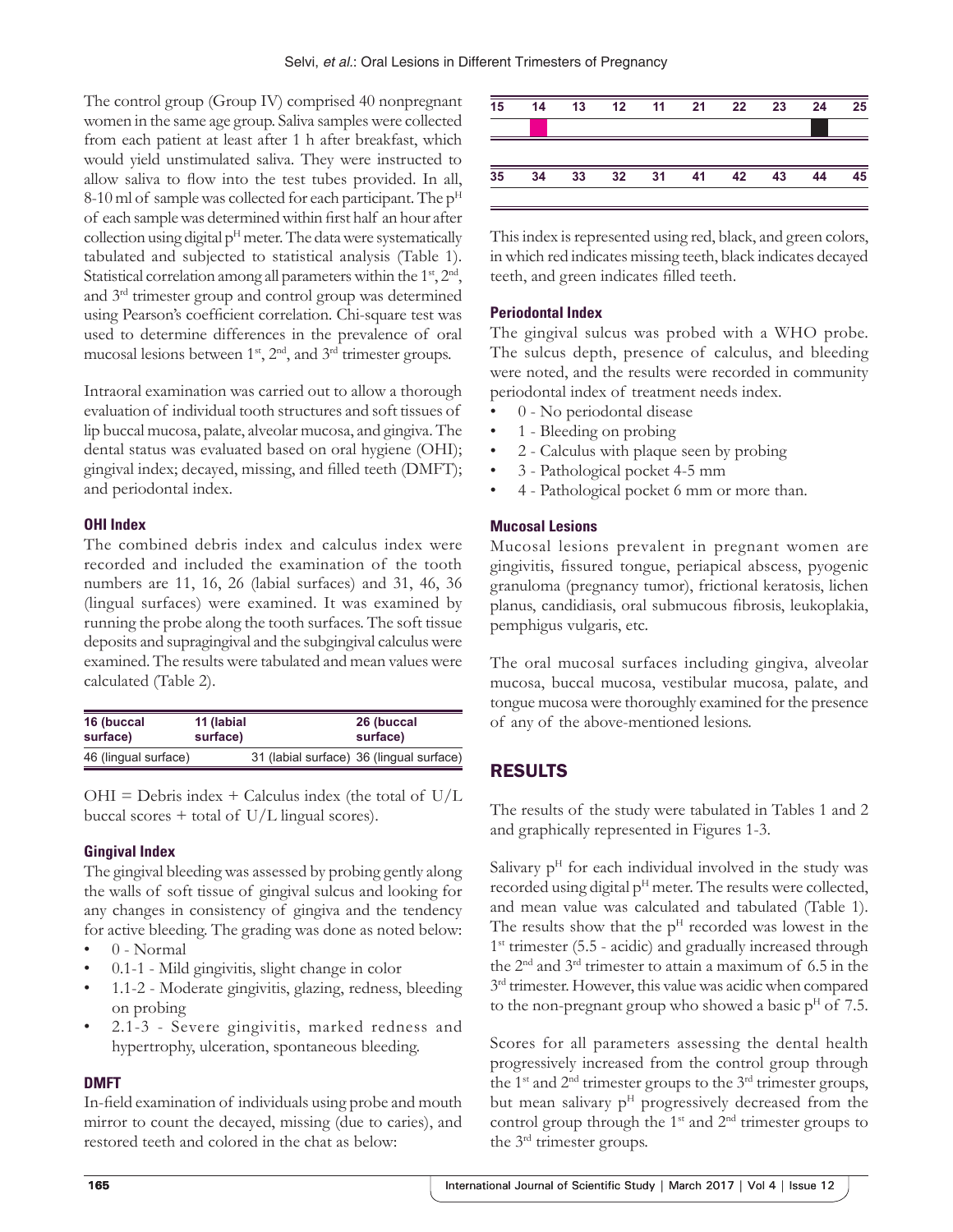#### **Table 1: It represents the average mean value of salivary pH for both control group and study group**

| Group     | Mean value salivary P <sup>H</sup> |  |
|-----------|------------------------------------|--|
| Group I   | 5.5                                |  |
| Group II  | 6                                  |  |
| Group III | 6.5                                |  |
| Group IV  | 7.5                                |  |

#### **Table 2: It represents average mean scores of OHI, gingival index, periodontal index**

| <b>Group</b>      | OHI mean<br>score     | <b>Gingival index</b><br>mean score | <b>Periodontal index mean</b><br>score              |  |  |
|-------------------|-----------------------|-------------------------------------|-----------------------------------------------------|--|--|
| Group I           | $1.3$ (fair)          | 0.8 (mild gingivitis)               | 0.8 (simple gingivitis)                             |  |  |
| Group II          | $3.6$ (poor)          | 1.8 (moderate<br>qinqivitis)        | 1.4 (beginning destructive<br>periodontal diseases) |  |  |
|                   | Group III 4.5 (poor)  | 1.9 (moderate<br>qinqivitis)        | 1.6 (beginning destructive<br>periodontal diseases) |  |  |
|                   | Group IV $1.2$ (good) | 0.6 (mild gingivitis)               | 0.4 (simple gingivitis)                             |  |  |
| OHI: Oral hygiene |                       |                                     |                                                     |  |  |

Pearson's correlation coefficient measuring the strength and the linear relationship between the dental health status and salivary  $p<sup>H</sup>$  shows a strong positive relation between the worsening of the OHI, gingival, and periodontal status of patients and the decrease in salivary  $p<sup>H</sup>$ .

Out of 120 pregnant women, 47 had mucosal lesions. No mucosal lesions were found in the remaining 73 pregnant women. Mucosal lesions were seen in 7 patients in  $1<sup>st</sup>$  trimester, 20 patients in  $2<sup>nd</sup>$  trimester, and 20 patients in  $3<sup>rd</sup>$  trimester. No oral lesions were observed in control group. The occurrence of pregnancy tumor and periapical abscess was predominant in 3<sup>rd</sup> trimester group. The incidence of gingival inflammation occurred mostly in 2nd trimester and had an almost equal incidence in the 3rd trimester. The difference in the oral mucosal lesions' prevalence between the 2nd and 3rd trimester was not comparable, as the prevalence of mucosal lesion was similar in these 2 groups. In the 3rd trimester group, fissured tongue occurred the most.

#### **DISCUSSION**

Pregnancy is the physiological condition, in which hormonal changes occur during different trimesters of pregnancy. These changes also have far-reaching systemic effects that extend beyond the reproductive system.<sup>1</sup>

This study was designed to assess the occurrence of oral lesions and changes in salivary  $p<sup>H</sup>$  in different trimesters of pregnancy. Some of the most frequent and important pathological conditions of the oral cavity are strongly dependent on salivary  $p<sup>H</sup>$  changes.<sup>6</sup> In spite of determining the changes in salivary  $p<sup>H</sup>$ , the study also assessed the



**Figure 1: It represents the occurrences of oral lesions in the different trimesters during pregnancy**



**Figure 2: The mean value of salivary pH for different trimesters has been tabulated. This shows gradual increase in salivary pH from 1st to 3rd trimester**

decayed tooth, inflammation of gingiva, periodontium, access, and fissured tongue. The participants' age ranged from 18 to 35 years old.

Saliva maintains the  $p<sup>H</sup>$  of the mouth. Saliva is supersaturated with various ions. These ions act as a buffer, keeping the acidity of the mouth within a certain range, typically pH 6.2-7.4. Decreased salivary  $p<sup>H</sup>$  in pregnant women has been recorded since there is an increase in dental plaque, cariogenic microflora resulting in increased acid secretion.<sup>7</sup> Dietary changes in early pregnancy, such as regular consumption of sugary snacks and drinks to satisfy cravings or to prevent nausea, may cause a decrease in salivary  $p<sup>H</sup>$ . Decreased oral care in pregnant women leads to gingivitis and periodontitis. Buffering capacity of saliva mainly distributed by bicarbonates. Since the level of bicarbonate decreases, salivary  $p<sup>H</sup>$  gets decreased during pregnancy. Regular episodes of vomiting induce cariogenic bacteria; thus, there is a decrease in salivary  $p<sup>H,8</sup>$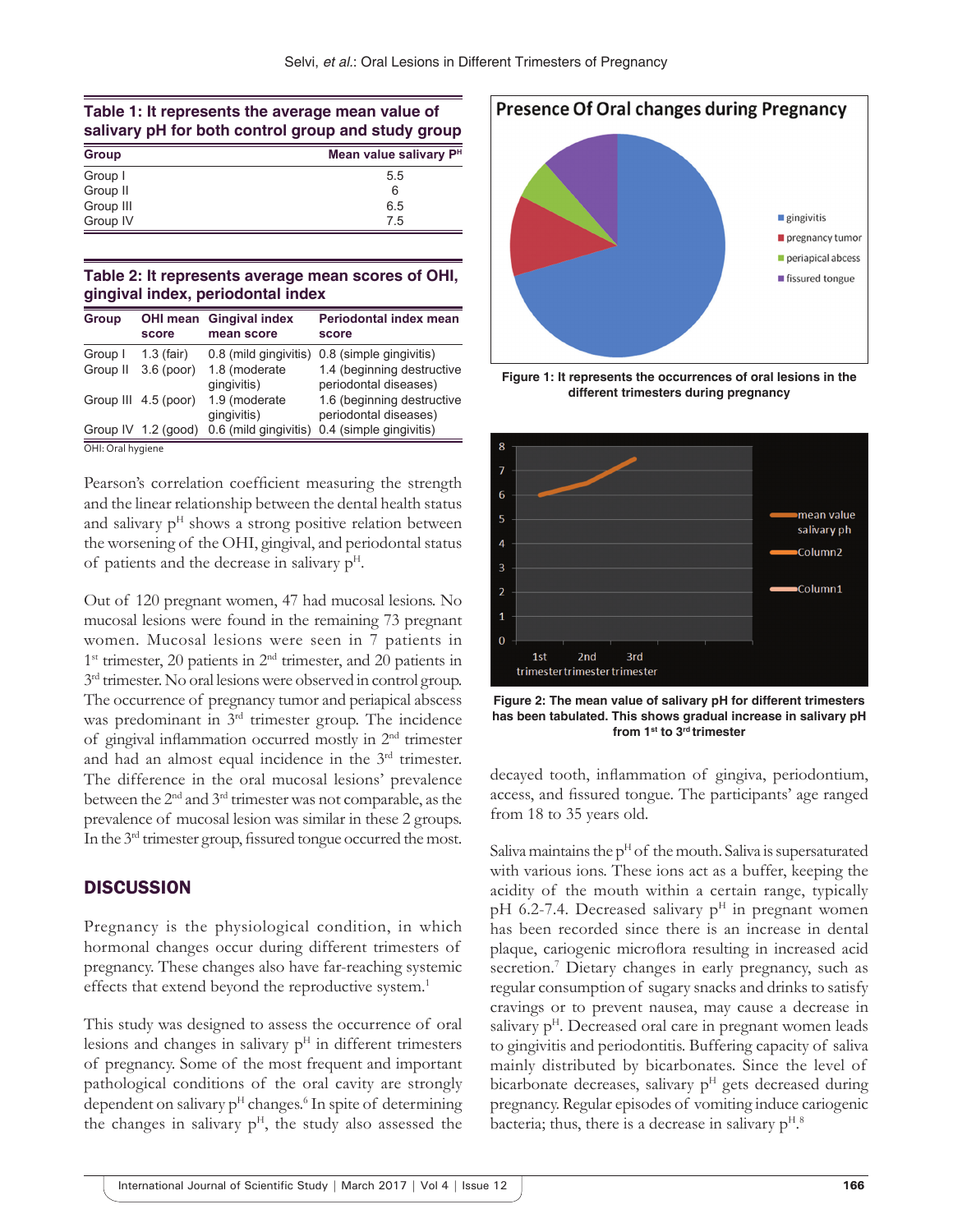

**Figure 3: Comparison between control group and study group based on the occurrence of oral mucosal lesions**

OHI status progressively decreased from 1<sup>st</sup> to 3<sup>rd</sup> trimesters due to a decrease in OHI practice. Similar results are given by Jain and Kaur in their study in the year 2015 who suggested that OHI in pregnant women was found to deteriorate progressively and gradually from 1<sup>st</sup> to 2<sup>nd</sup> to  $3<sup>rd</sup>$  trimester groups.<sup>2,4,7</sup>

Mucosal lesions are benign lesions, not premalignant. In our study, oral mucosal lesions were seen predominantly in pregnant women during 2nd and 3rd trimester groups when compared to the non-pregnant women (Figure 3).<sup>9</sup>

Gingivitis is an inflammation of gums, usually caused by bacterial infection. If left unchecked it leads to periodontal inflammation and results in separation of tooth from gingiva. According to our study, incidence of gingival inflammation occurred mostly in 2nd trimester and had an almost equal incidence in the 3rd trimester. The difference in the gingival inflammation prevalence between the 2<sup>nd</sup> and 3<sup>rd</sup> trimester was not comparable, as the prevalence of gingival inflammation was similar in these two groups. However, Lapp *et al*. in his study proved that increased incidence of gingivitis was identical in all the sample groups which is associated with local irritants such as dental plaque.<sup>10</sup> The possible factors are (a) local irritants such as dental plaque, (b) effects of hormones on gingival vasculature, (c) subgingival microbiota, and (d) local immune system during pregnancy.<sup>11</sup> Another contrary study given by Vittek *et al.* found that significantly higher mean gingival score predominantly seen in women in 3rd trimester group.12

Fissured tongue is a deep, prominent groove in the middle. There may also be small furrows or fissures across the surface, causing the tongue to have a wrinkled appearance. In our study, fissured tongue occurred mostly in 3rd trimester group during pregnancy. Our study also correlated with that of Díaz-Guzmán and CastellanosSuárez<sup>13</sup> who made to contrast the prevalence and severity of periodontal disease, the needs for periodontal treatment, and the prevalence of lesion of oral mucosa in pregnant and non-pregnant women and concluded that leukoedema, traumatic ulcerations, fissured tongue, irritative keratosis, and pregnancy tumor were predominant in pregnant women.

Periapical abscess is a collection of pus, usually caused by an infection that has spread from a tooth to the surrounding tissues. In our study, periapical abscess was predominately seen in 3rd trimester group. Pregnancy tumor is one of the inflammatory hyperplasias is seen in oral cavity. In our study, pregnancy tumor was predominant during 3rd trimester in pregnancy. Nevertheless, in the study by Sarifakioglu,<sup>9</sup> there are no reported cases of pregnancy tumor. Lichen planus is a common inflammatory disease involving skin and mucous membranes. It is a chronic recurrent rash of unknown cause that is due to inflammation of skin and mucous membranes. Oral thrush is mainly due to the fungus *Candida albicans* which accumulates in mouth. Leukoplakia is a predominantly white lesion of oral mucosa which cannot be characterized as any other definable lesion.

Higher incidence of caries in pregnant women was seen than in non-pregnant women. This could be due to increased levels of *Streptococcus* and *Lactobacillus* are found in 3rd trimester.14 Since decrease in OHI practice during pregnancy was observed, there is decrease in salivary PH which results in increase in occurrence of dental caries.<sup>14</sup> Decreased OHI practice during pregnancy leads to poor periodontal status because of bacterial accumulation. In other study, Lenander-Lumikari and Loimaranta concluded that decreased concentration of salivary buffer (carbonic anhydrase enzyme) has been seen to lead to increase in the prevalence of dental caries.15 Similarly, a higher incidence of caries in pregnant women than in non-pregnant women has been seen in different studies.3,4

# **CONCLUSION**

The present study was undertaken to determine the changes occurring in oral cavity during different trimesters of pregnancy. The study correlated the changes against non-pregnant women. It can be concluded that salivary  $p<sup>H</sup>$  decreased in 1<sup>st</sup> trimester and the acidity of saliva progressively reduced through the 2nd and 3rd trimester. Furthermore, changes were noted in the OHI, alterations in oral structures of gingival and periodontium throughout pregnancy. Mucosal lesions such as fissured tongue and pregnancy tumor were more prevalent in 3rd trimester of pregnancy. A further correlation can be attained between the prevalence of oral lesions and alterations in salivary  $p<sup>H</sup>$ .